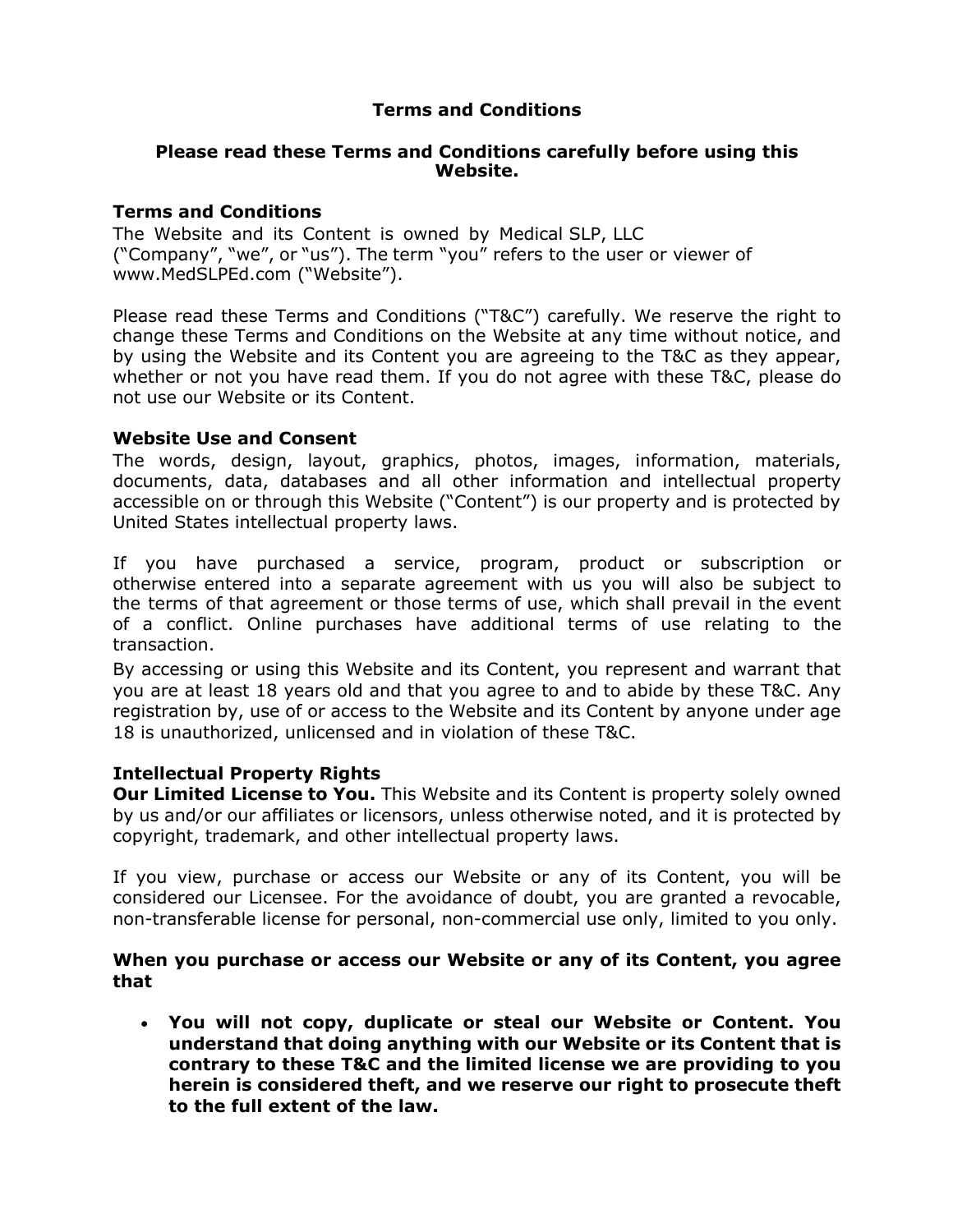- **You are permitted from time to time to download and/or print one copy of individual pages of the Website or its Content, for your personal, non-commercial use, provided that you give us full attribution and credit by name, keep intact all copyright, trademark and other proprietary notices and, if used electronically, you must include the link back to the Website page from which the Content was obtained.**
- **You may not in any way at any time use, copy, adapt, imply or represent that our Website or its Content is yours or created by you. By downloading, printing, or otherwise using our Website Content for personal use you in no way assume any ownership rights of the Content – it is still our property.**
- **You must receive our written permission before using any of our Website Content for your own business use or before sharing with others. This means that you may not modify, copy, reproduce, republish, upload, post, transmit, translate, sell, market, create derivative works, exploit, or distribute in any manner or medium (including by email, website, link or any other electronic means) any Website Content because that is considered stealing our work.**
- **We are granting you a limited license to enjoy our Website and its Content for your own personal use, not for your own business/commercial use or in any that earns you money, unless we give you written permission that you may do so.**

**As a Licensee, you understand and acknowledge that this Website and its Content have been developed or obtained by us through the investment of significant time, effort and expense, and that this Website and its Content are valuable, special and unique assets of ours which need to be protected from improper and unauthorized use. We clearly state that you may not use this Website or its Content in a manner that constitutes an infringement of our rights or that has not been authorized by us.**

The trademarks and logos displayed on our Website or its Content are trademarks belonging to us, unless otherwise indicated. Any use including framing, meta tags or other text utilizing these trademarks, or other trademarks displayed, is strictly prohibited without our written permission.

All rights not expressly granted in these terms or any express written license, are reserved by us.

**Your License to Us.** By posting or submitting any material on or through our Website such as comments, posts, photos, images or videos or other contributions, you are representing that you are the owner of all such materials and you are at least 18 years old.

When you voluntarily submit to us or post any comment, photo, image, video or any other submission for use on or through our Website, you are granting us, and anyone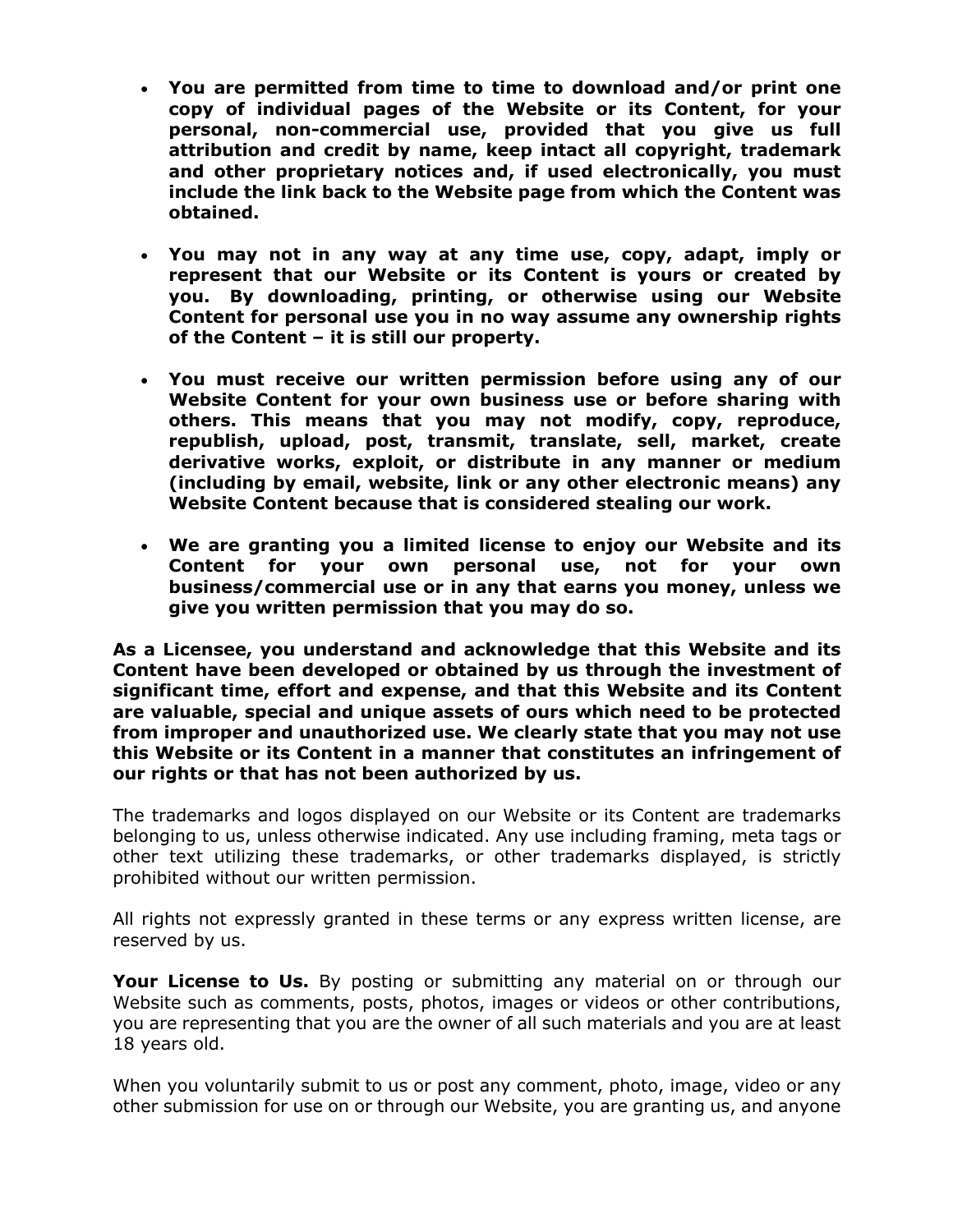authorized by us, consent to make it part of our current or future Website and its Content. This right includes granting us proprietary rights or intellectual property rights under any relevant jurisdiction without any further permission from you or compensation by us to you. Your rights regarding this personal information can be found in our **Privacy Policy.** 

You acknowledge that we have the right but not the obligation to use any contributions from you and that we may elect to cease the use of any such contributions on our Website or in our Content at any time for any reason.

## **Request for Permission to Use Content**

Any request for written permission to use our Content, or any other intellectual property or property belonging to us, should be made BEFORE you wish to use the Content by completing the "Contact Us" form on this Website, or by sending an email to info@medslped.com.

**We very clearly state that you may not use any Content in any way that is contrary to these T&C unless we have given you specific written permission to do so. If you are granted permission by us, you agree to use the specific Content that we allow and ONLY in the ways for which we have given you our written permission. If you choose to use the Content in ways that we do not specifically give you written permission, you agree now that you will be treated as if you had copied, duplicated and/or stolen such Content from us, and you consent to immediately stop using such Content and to take whatever actions as we may request and by the methods and in the time frame that we prescribe to protect our intellectual property and ownership rights in our Website and its Content.**

**Digital Millennium Copyright Act.** We respect others' copyright and intellectual property rights. However, if you believe that the Content on this Website infringes upon any copyright owned by you and was posted on our Website without your authorization, you may provide us with notice requesting that we remove the information from the Website. Any request should only be submitted by the you or an agent authorized to act on your behalf to info@mobiledysphagiadiagnostics.com.

#### **Personal Responsibility and Assumption of Risk**

As a Licensee, you agree that you are using your own judgment in using our Website and its Content and you agree that you are doing so at your own risk. You agree and understand that you assume all risks and no results are guaranteed in any way related to this Website and/or any of its Content. This Website and its Content are merely to provide you with education and tools to help you make your own decisions for yourself. You are solely responsible for your actions, decisions and results based on the use, misuse or non-use of this Website or any of its Content.

#### **Disclaimer**

Our Website and its Content are for informational and educational purposes only. To the fullest extent permitted by law, we expressly exclude any liability for any direct, indirect or consequential loss or damage incurred by you or others in connection with our Website and its Content, including without limitation any liability for any accidents, delays, injuries, harm, loss, damage, death, lost profits, personal or business interruptions, misapplication of information, physical or mental disease,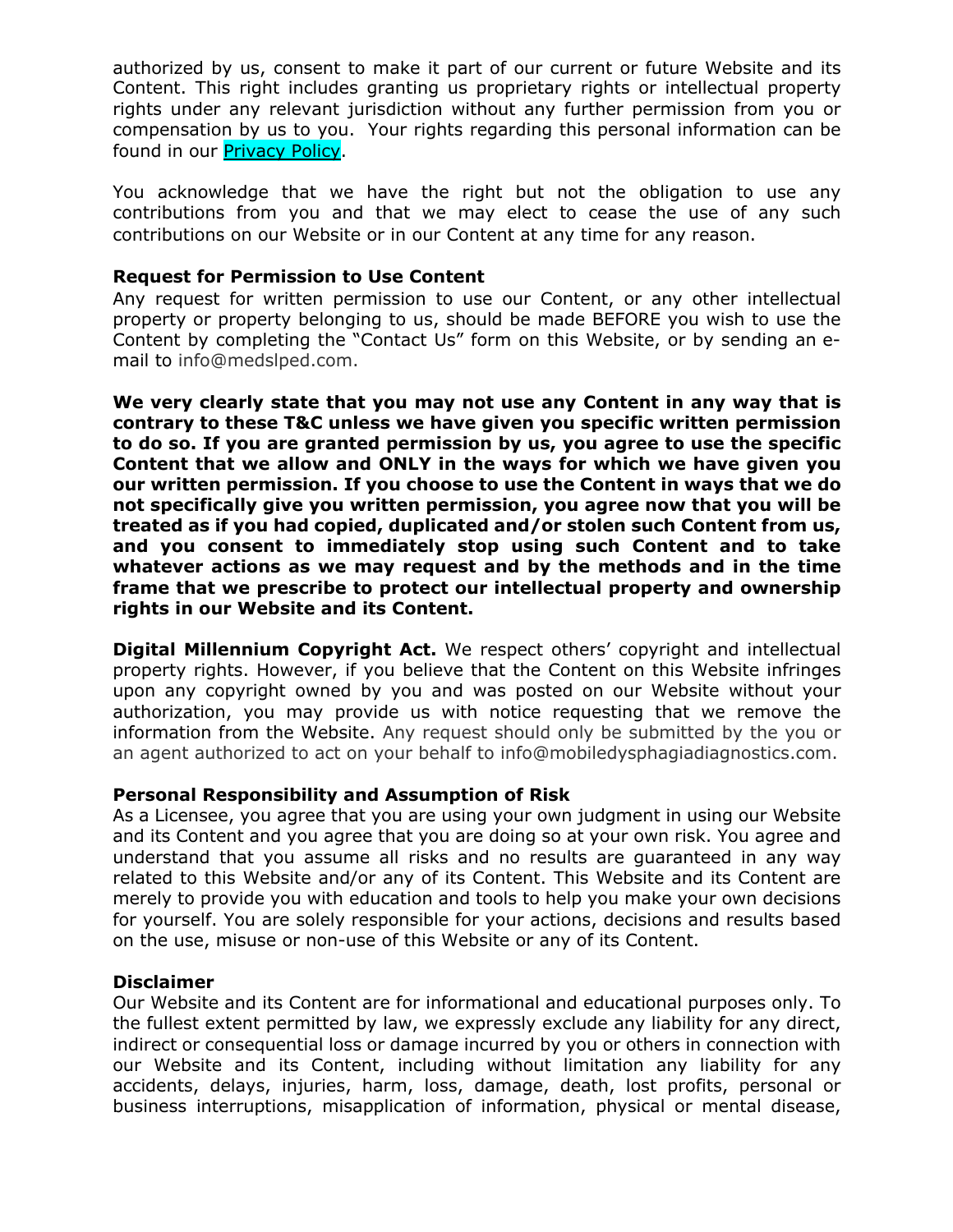condition or issue, physical, mental, emotional, or spiritual injury or harm, loss of income or revenue, loss of business, loss of profits or contracts, anticipated savings, loss of data, loss of goodwill, wasted time and for any other loss or damage of any kind, however and whether caused by negligence, breach of contract, or otherwise, even if foreseeable. You specifically acknowledge and agree that we are not liable for any defamatory, offensive or illegal conduct of any other Website participant or user, including you.

**Medical Disclaimer.** This Website and its Content are not to be perceived as or relied upon in any way as medical advice or mental health advice. The information provided through our Website or Content is not intended to be a substitute for professional medical advice, diagnosis or treatment that can be provided by your own physician, nurse practitioner, physician assistant, therapist, counselor, mental health practitioner, licensed dietitian or nutritionist, member of the clergy, or any other licensed or registered health care professional. Do not disregard professional medical advice or delay seeking professional advice because of information you have read on this Website, its Content, or received from us. Do not stop taking any medications without speaking to your physician, nurse practitioner, physician assistant, mental health provider or other health care professional. If you have or suspect that you have a medical or mental health issue, contact your own health care provider promptly. We are not providing health care, medical or nutrition therapy services or attempting to diagnose, treat, prevent or cure in any manner whatsoever any physical ailment, or any mental or emotional issue, disease or condition. We are not giving medical, psychological, or religious advice whatsoever.

**Legal and Financial Disclaimer.** This Website and its Content are not to be perceived or relied upon in any way as business, financial or legal advice. The information provided through our Website and its Content is not intended to be a substitute for professional advice that can be provided by your own accountant, lawyer, or financial advisor. We are not giving financial or legal advice in any way. You are hereby advised to consult with your own accountant, lawyer or financial advisor for any and all questions and concerns you have regarding your own income and taxes pertaining to your specific financial and/or legal situation. You agree that we are not responsible for your earnings, the success or failure of your business decisions, the increase or decrease of your finances or income level, or any other result of any kind that you may have as a result of information presented to you through our Website or its Content. You are solely responsible for your results.

**Earnings Disclaimer.** You acknowledge that we have not and do not make any representations as to the health physical, mental, emotional, spiritual or health benefits, future income, expenses, sales volume or potential profitability or loss of any kind that may be derived as a result of your use of this Website or its Content. We cannot and do not guarantee that you will attain a particular result, positive or negative, financial or otherwise, through the use of our Website or its Content and you accept and understand that results differ for each individual. We also expressly disclaim responsibility in any way for the choices, actions, results, use, misuse or non-use of the information provided or obtained through the use of our Website or its Content. You agree that your results are strictly your own and we are not liable or responsible in any way for your results.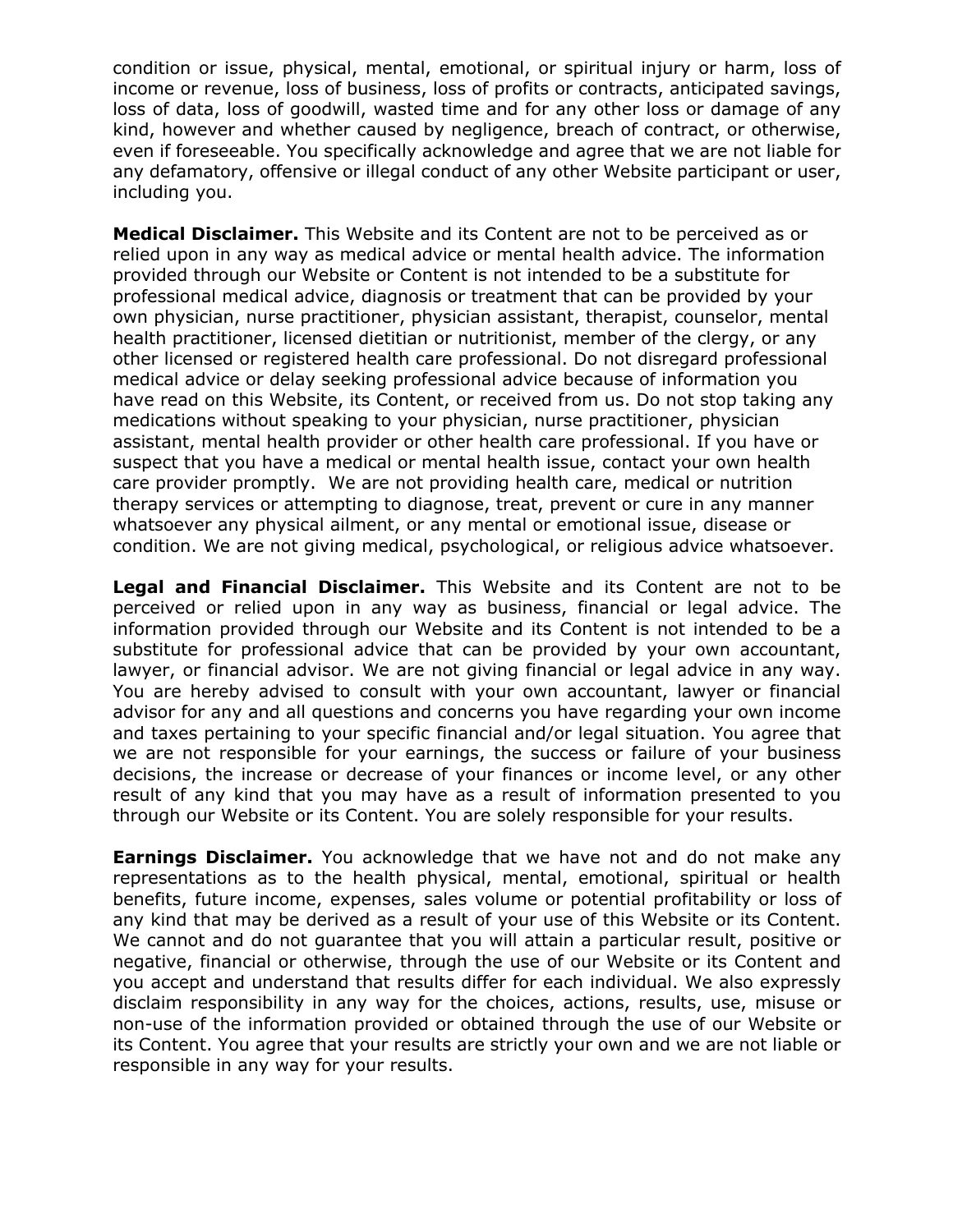**Warranties Disclaimer.** WE MAKE NO WARRANTIES AS TO OUR WEBSITE OR ITS CONTENT. YOU AGREE THAT OUR WEBSITE AND ITS CONTENTS ARE PROVIDED "AS IS" AND WITHOUT WARRANTIES OF ANY KIND EITHER EXPRESS OR IMPLIED. TO THE FULLEST EXTENT PERMISSIBLE PURSUANT TO APPLICABLE LAW, WE DISCLAIM ALL WARRANTIES, EXPRESS OR IMPLIED, INCLUDING, BUT NOT LIMITED TO, IMPLIED WARRANTIES OF MERCHANTABILITY, FITNESS FOR A PARTICULAR PURPOSE, AND NON-INFRINGEMENT. WE DO NOT WARRANT THAT THE WEBSITE OR ITS CONTENT WILL BE FUNCTIONAL, UNINTERRUPTED, CORRECT, COMPLETE, APPROPRIATE, OR ERROR-FREE, THAT DEFECTS WILL BE CORRECTED, OR THAT ANY PART OF THE WEBSITE, CONTENT ARE FREE OF VIRUSES OR OTHER HARMFUL COMPONENTS. WE DO NOT WARRANT OR MAKE ANY REPRESENTATIONS REGARDING THE USE OR THE RESULTS OF THE USE OF OUR WEBSITE OR ITS CONTENT OR ON THIRD-PARTY WEBSITES IN TERMS OF THEIR CORRECTNESS, ACCURACY, TIMELINESS, RELIABILITY OR OTHERWISE.

**Technology Disclaimer.** We try to ensure that the availability and delivery of our Website and its Content is uninterrupted and error-free. However, we cannot guarantee that your access will not be suspended or restricted from time to time, including to allow for repairs, maintenance or updates, although, of course, we will try to limit the frequency and duration of suspension or restriction. To the fullest extent permitted by law, we will be not be liable to you for damages or refunds, or for any other recourse, should our Website or its Content become unavailable or access to the them becomes slow or incomplete due to any reason, such as system back-up procedures, internet traffic volume, upgrades, overload of requests to the servers, general network failures or delays, or any other cause which may from time to time make our Website or its Content inaccessible to you.

**Errors and Omissions.** We make no warranty or guarantee as to the accuracy, timeliness, performance, completeness or suitability of the information on our Website or its Content. Every effort has been made to present you with the most accurate, up-to-date information, but because the nature of scientific research is constantly evolving, we cannot be held responsible or accountable for the accuracy of our content. We assume no liability for errors or omissions on the Website, its Content, or in other information referenced by or linked to the site. You acknowledge that such information may contain inaccuracies or errors to the fullest extent permitted by law.

**Links to Other Websites.** We may provide links and pointers to other websites maintained by third parties which may take you outside of our Website or its Content. These links are provided for your convenience and the inclusion of any link in our Website or its Content to any other website does not imply our endorsement, sponsorship, or approval of that website or its owner. We do not endorse and we are not responsible for the views, opinions, facts, advice, statements, errors or omissions provided by external resources referenced in our Website or its Content, or their accuracy or reliability. We have no control over the contents or functionality of those websites and so we accept no responsibility for any loss, damage, or otherwise that may arise from your use of them. It is your responsibility to review the terms and conditions and privacy policies of those linked websites to confirm that you understand and agree with those policies.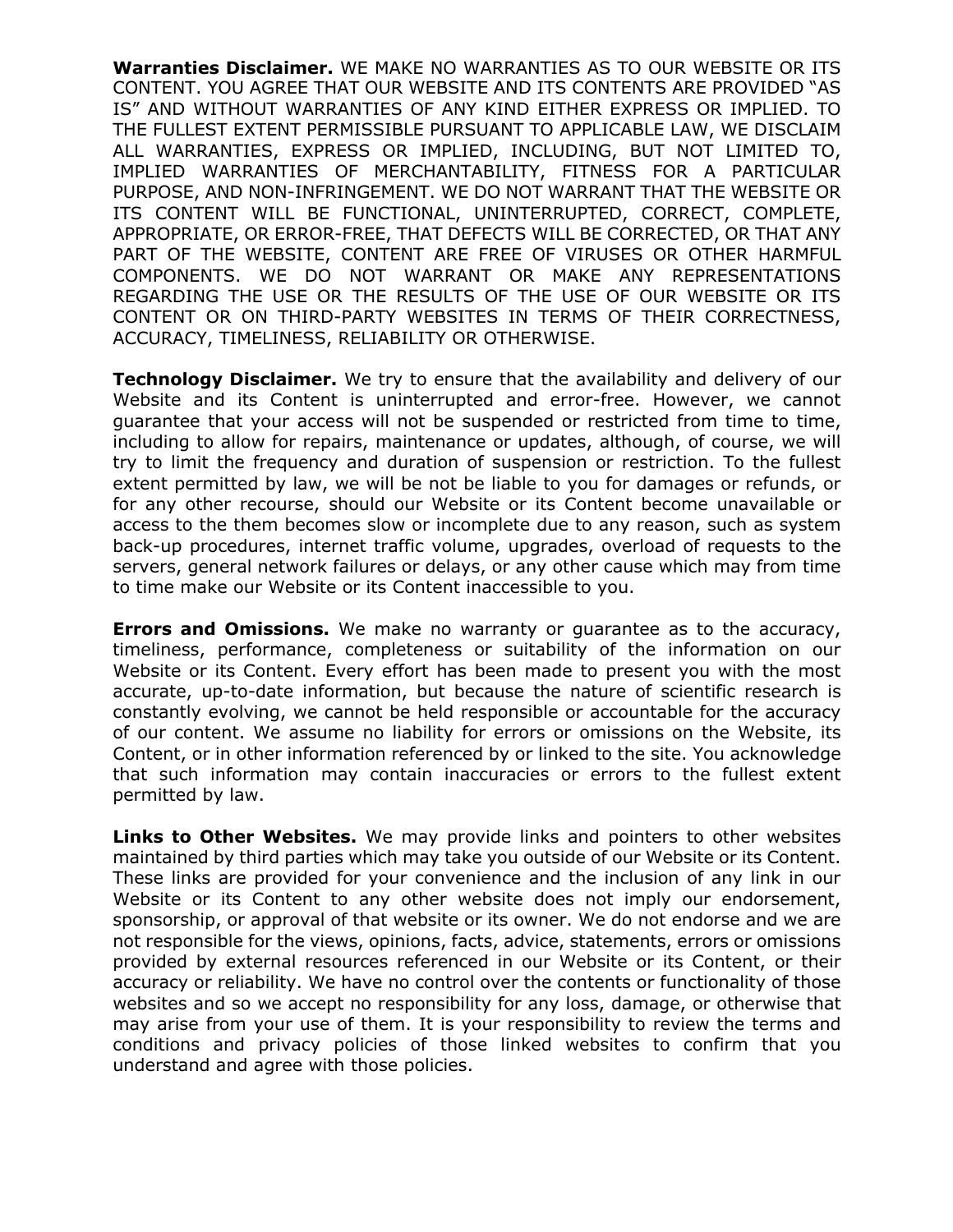**Limitations on Linking and Framing.** You may establish a hypertext link to our Website or Content so long as the link does not state or imply any sponsorship, endorsement, or ownership with our Website or Content and does not state or imply that we are have sponsored, endorsed or have ownership rights in your website. However, you may not frame or inline link our Content without our written permission.

By purchasing and/or using our Website and its Content in any way or for any reason, you also implicitly agree to our full **Disclaimer** which may be found on this Website.

### **Indemnification, Limitation of Liability and Release of Claims**

**Indemnification.** You agree at all times to defend, indemnify and hold harmless our Company, as well as any of our affiliates, agents, contractors, officers, directors, shareholders, employees, joint venture partners, successors, transferees, assignees, and licensees, as applicable, from and against any and all claims, causes of action, damages, liabilities, costs and expenses, including legal fees and expenses, arising out of or related to our Website, its Content or your breach of any obligation, warranty, representation or covenant set forth in these T&C or in any other agreement with us.

**Limitation of Liability.** Unless otherwise limited by law, we will not be held responsible or liable in any way for the information, products or materials that you request or receive through or on our Website and its Content. We do not assume liability for accidents, delays, injuries, harm, loss, damage, death, lost profits, personal or business interruptions, misapplication of information, physical or mental disease, condition or issue, or otherwise, due to any act or default of anyone or any business, whether owners, staff, agents, joint venture partners, contractors, vendors, affiliates or otherwise, affiliated with us. We do not assume liability for any owners, staff, agents, joint venture partners, contractors, vendors, affiliates or otherwise who is engaged in rendering our Website or its Content, or in any way or in any location. In the event that you use our Website and its Content or any other information provided by us or affiliated with us, we assume no responsibility, unless otherwise provided by law.

**Release of Claims.** In no event will we be liable to any party for any type of direct, indirect, special, incidental, equitable or consequential damages for any use of or reliance on our Website and its Content, or on those affiliated with us in any way, and you hereby release us from any and all claims; including, without limitation, those related to lost profits, personal or business interruptions, personal injuries, accidents, misapplication of information, or any other loss, physical or mental disease, condition or issue, or otherwise, even if we are expressly advised of the possibility of such damages or difficulties.

#### **Your Conduct**

You are agreeing that you will not use our Website or its Conduct in any way that causes or is likely to cause the Website, Content, or access to them to be interrupted, damaged or impaired in any way. You understand that you are solely responsible for all electronic communications and content sent from your computer to this Website and its Content and to us.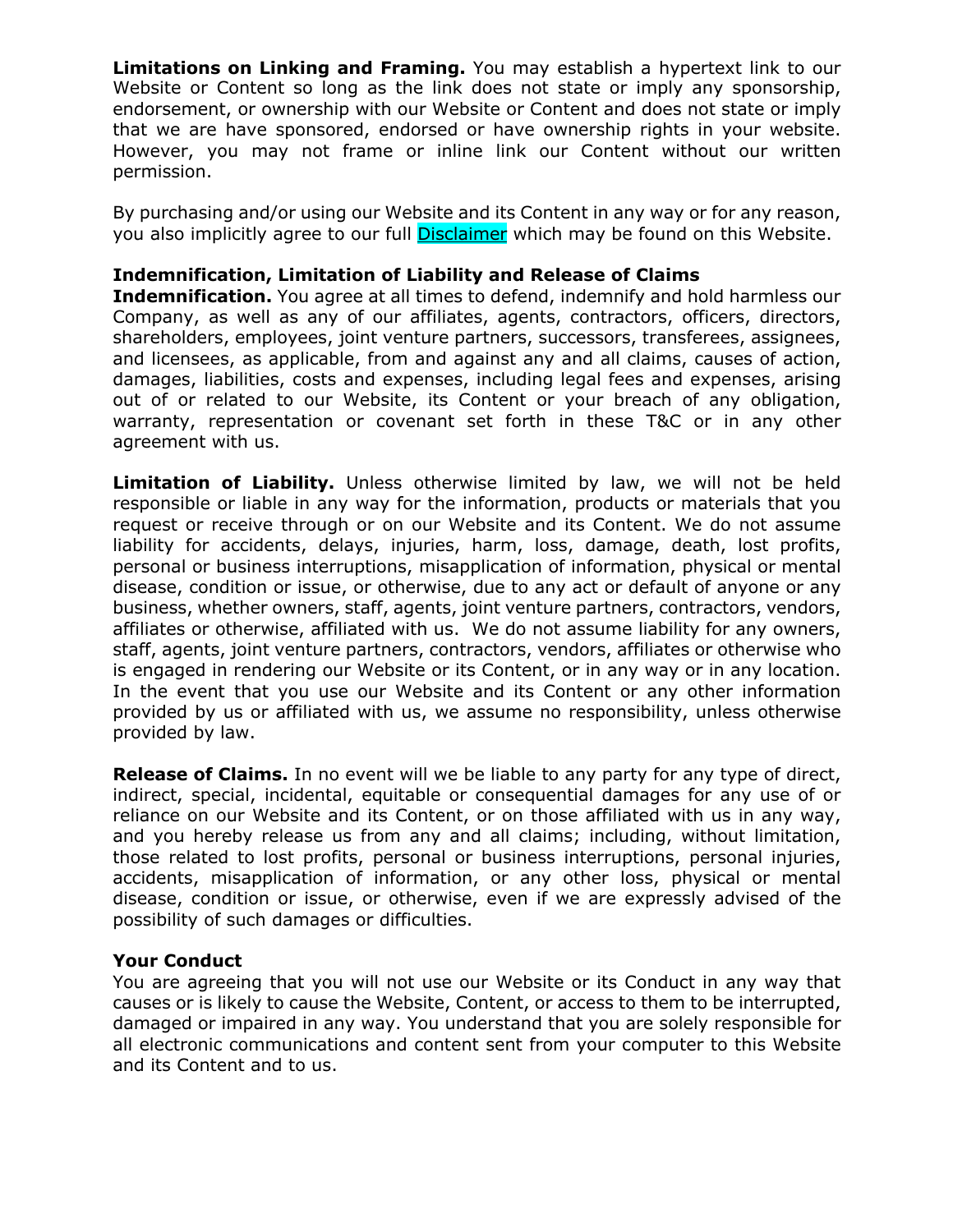You agree to only purchase goods or services for yourself or for another person for whom you are legally permitted to do so or for whom you have obtained the express consent to provide their name, address, method of payment, credit card number, and billing information.

You agree to be financially responsible for all purchases made by you or someone acting on your behalf through the Website or its Content. You agree to use the Website and its Content for legitimate, non-commercial purposes only and not for speculative, false, fraudulent, or illegal purposes.

You must use the Website and its Content for lawful purposes only. You agree that you will not use the Website or its Content in any of the following ways:

- For fraudulent purposes or in connection with a criminal offence or otherwise carry out any unlawful activity
- To send, use or re-use any material that is illegal, offensive, abusive, indecent, harmful, defamatory, obscene or menacing, threatening, objectionable, invasive of privacy, in breach of confidence, infringing of any intellectual property rights, or that may otherwise may injure others
- To send, negatively impact, or infect our Website or its Content with software viruses or any other harmful or similar computer code designed to adversely affect the operation of any computer software or hardware, commercial solicitation, chain letters, mass mailings or any spam, whether intended or not
- To cause annoyance, inconvenience or needless anxiety
- To impersonate any third party or otherwise mislead as to the origin of your contributions
- To reproduce, duplicate, copy or resell any part of our Website or its Content in a way that is not in compliance with these T&C or any other agreement with us.

# **Online Commerce**

Certain sections of the Website or its Content may allow you to make purchases from us or from other merchants. If you make a purchase from us on or through our Website or its Content, all information obtained during your purchase or transaction and all of the information that you give as part of the transaction, such as your name, address, method of payment, credit card number, and billing information, may be collected by both us, the merchant, and our payment processing company. Please review our **Privacy Policy** for how we comply with securing your personal data.

Your participation, correspondence or business dealings with any affiliate, individual or company found on or through our Website, all purchase terms, conditions, representations or warranties associated with payment, refunds, and/or delivery related to your purchase, are solely between you and the merchant. You agree that we shall not be responsible or liable for any loss, damage, refunds, or other matters of any sort that incurred as the result of such dealings with a merchant.

Payment processing companies and merchants may have privacy and data collection practices that are different from ours. We have no responsibility or liability for these independent policies of the payment processing companies and merchants. In addition, when you make certain purchases through our Website or its Content, you may be subject to the additional terms and conditions of a payment processing